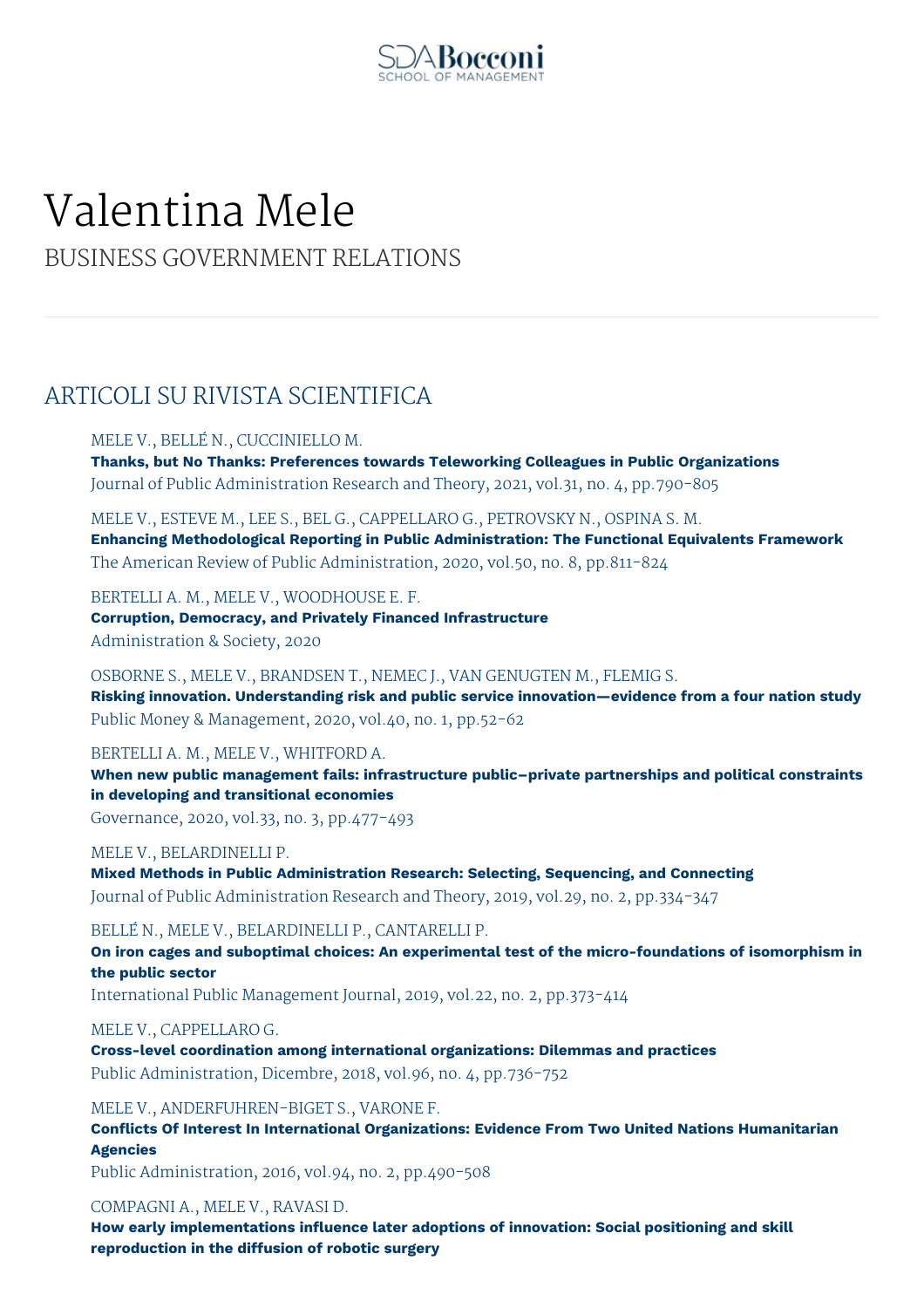Academy of Management Journal, 2015, vol.58, no. 1, pp.242-278

MELE V., COMPAGNI A., CAVAZZA M. **Governing through evidence: a study of technological innovation in health care** Journal of Public Administration Research and Theory, 2014, vol.24, no. 4, pp.843-877

MELE V., ONGARO E.

**Public Management Reform in a Context of Political Instability: Italy 1992-2007** International Public Management Journal, 2014, vol.17, no. 1, pp.1-31

MELE V., SCHEPERS D.

**E Pluribus Unum? Legitimacy Issues and Multi-stakeholder Codes of Conduct** Journal of Business Ethics, 2013, no. 118(3), pp.561-576

BACCARO L., MELE V.

**Pathologies of Path-Dependency? The ILO and the Challenges of 'New Governance'.** Industrial & Labor Relations Review, 2012, vol.65, no. 2, pp.195-224

BACCARO L., MELE V.

**For lack of anything better?International organizations and global corporate codes** Public Administration Review, 2011, vol.89, no. 2, pp.451-470

## MELE V., COMPAGNI A.

**Explaining the unexpected Success of the Smoking Ban in Italy: Political Strategy and Transition to Practice, 2000-2005**

Public Administration, 2010, vol.88, no. 3, pp.819-835

#### MELE V.

**Innovation Policy in Italy (1993-2002): Understanding the Invention and Persistence of a Public Management Reform**

Governance, 2010, vol.23, no. 2, pp.251-276

## MELE V.

**Explaining programmes for change: Electronic government policy in Italy (1993 – 2003)** Public Management Review, 2008, vol.10, no. 1, pp.21-49

MELE V.

**Paradigmi e progetti di E-Government: l'impatto delle ICT sul settore pubblico** Economia & Management, 2003, no. 3, pp.79-90

MELE V.

**L'ambito di intervento della pubblica amministrazione nell'era digitale: alcune teorie e primi spunti di analisi**

Azienda Pubblica, 2001, vol.4, pp.415-434

# MONOGRAFIE O TRATTATI SCIENTIFICI

MELE V., BUCCOLIERO L., NASI G., CALCIOLARI S.

**Verso l'ospedale virtuale. Aspetti socio-sanitari ed economico-gestionali della teleassistenza domiciliare** Franco Angeli, Milano, Italia, 2001

CONTRIBUTI IN VOLUME, CAPITOLI O SAGGI SCIENTIFICI